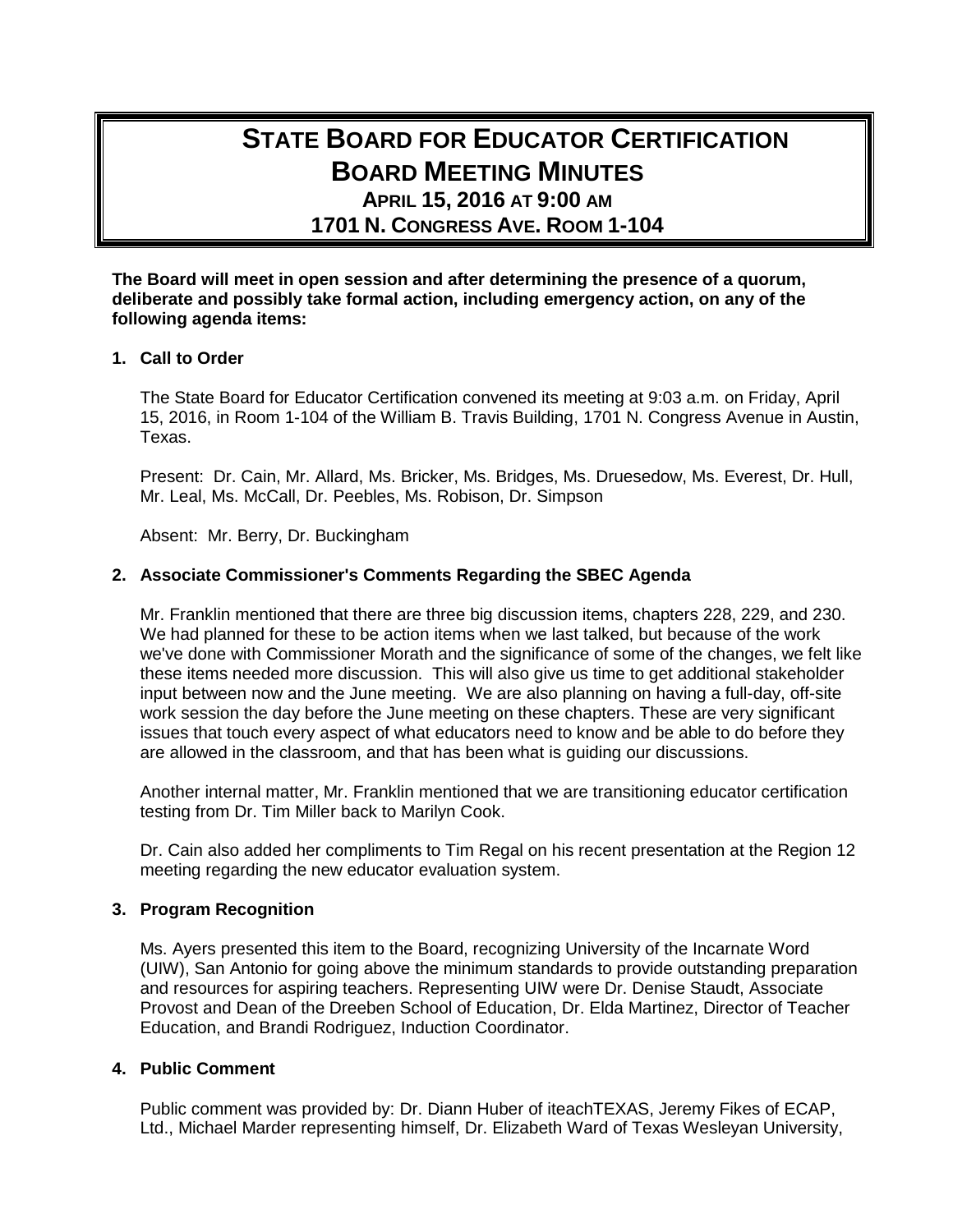Dr. Beth Maloch of UT Austin, Dr. Lawrence Abraham of UTeach Natural Sciences, and Jesse Romero of the Texas Association of Bilingual Education.

## **5. Consider and Take Appropriate Action on Request to Approve February 12, 2016 Board Meeting Minutes**

#### **Motion and vote:**

*Motion was made by Dr. Hull to approve the February 12, 2016 minutes. Second was made by Ms. Everest, and the Board voted unanimously in favor of the motion.*

# **6. Consider and Take Appropriate Action on Adoption of Proposed Amendments to 19 TAC Chapter 230, Professional Educator Preparation and Certification, Subchapter C, Assessment of Educators**

Dr. Miller presented this item to the Board. The proposed amendments to 19 TAC §230.21 and §230.25 would implement the requirement from the 84th Texas Legislature, Regular Session, 2015, to enforce a limit of five attempts on any certification examination, unless the SBEC approves an additional attempt based on an individual's demonstration of good cause*.* The proposed amendments to 19 TAC §230.21 and §230.25 would also implement a clarification from the 84th Texas Legislature, Regular Session, 2015, that the commissioner of education approves the satisfactory level of performance required for certification examinations.

# **Motion and vote:**

*Motion was made by Ms. Druesedow to approve for adoption, subject to State Board of Education review, the amendments to 19 TAC Chapter 230, Professional Educator Preparation and Certification, Subchapter C, Assessment of Educators, as recommended by Texas Education Agency staff, with an effective date of 20 days after filing the adoption notice with the Texas Register. Second was made by Ms. McCall, and the Board voted unanimously in favor of the motion.*

# **7. Consider and Take Appropriate Action on Adoption of Proposed Revisions to 19 TAC Chapter 232, General Certification Provisions**

Dr. Miller presented this item to the Board. The proposed amendments to 19 TAC §§232.7, 232.9, 232.11, 232.13, 232.15, 232.17, 232.19, 232.21, and 232.23 and the proposed repeal of 19 TAC §232.27 would implement the requirement from the 84th Texas Legislature, Regular Session, 2015, to allow educators to receive credit for completion of an instructional course on the use of an automated external defibrillator (AED) and would further clarify certificate renewal and continuing professional education (CPE) requirements.

#### **Motion and vote:**

*Motion was made by Ms. Druesedow to approve for adoption, subject to State Board of Education review, the revisions to 19 TAC Chapter 232, General Certification Provisions, as recommended by Texas Education Agency staff, with an effective date of 20 days after filing the adoption notice with the Texas Register. Second was made by Dr. Hull, and the Board voted unanimously in favor of the motion.*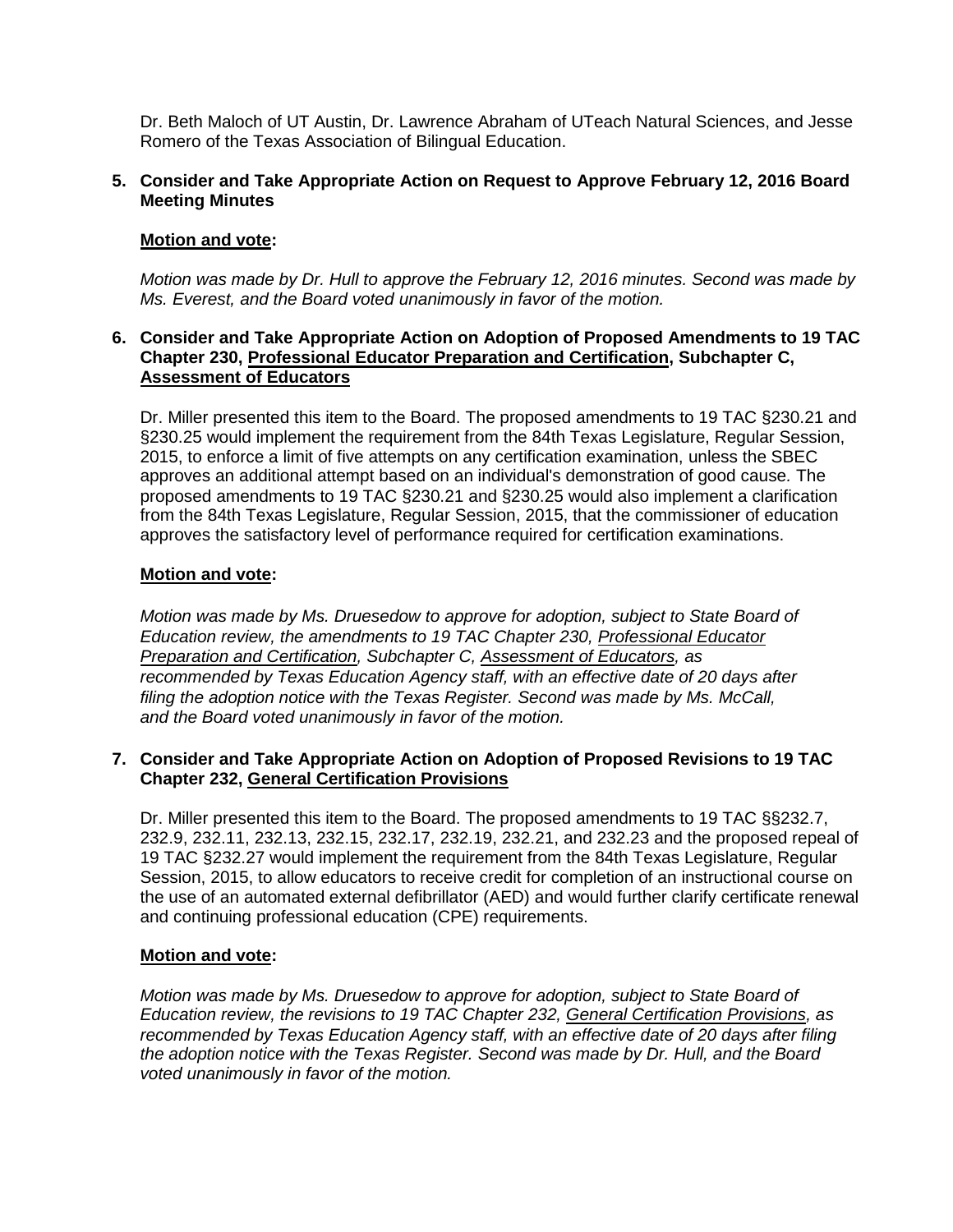# **8. Consider and Take Appropriate Action on Adoption of Proposed New 19 TAC Chapter 234, Military Service Members, Military Spouses, and Military Veterans**

Ms. Cook presented this item to the Board. The proposed new chapter would address recent legislation, consolidate rules specific to the military community into one chapter, and streamline future military-related rulemaking opportunities.

# **Motion and vote:**

*Motion was made by Ms. Bricker to approve for adoption, subject to State Board of Education review, proposed new 19 TAC Chapter 234, Military Service Members, Military Spouses, and Military Veterans, with an effective date of 20 days after filing the adoption notice with the Texas Register*. *Second was made by Ms. Everest, and the Board voted unanimously in favor of the motion.*

# **9. Consider and Take Appropriate Action on Adoption of Proposed Repeal of and New 19 TAC Chapter 241, Principal Certificate, §241.15, Standards Required for the Principal Certificate**

Mr. Regal presented this item to the Board. The proposed rule actions would update the standards required for principal certification, including those standards taught by principal preparation programs and tested on the state certification examination. Proposed new 19 TAC §241.15 would update the principal standards to align with the commissioner of education's principal appraisal standards.

# **Motion and vote:**

*Motion was made by Dr. Hull to approve for adoption, subject to State Board of Education review, the proposed repeal of and new 19 TAC Chapter 241, Principal Certificate, §241.15, Standards Required for the Principal Certificate, with an effective date of 20 days after filing the adoption notice with the Texas Register*. S*econd was made by Ms. Everest, and the Board voted unanimously in favor of the motion.*

# **10. Consider and Take Appropriate Action on Proposed Review of 19 TAC Chapter 239, Student Services Certificates**

Ms. Cook presented this item to the Board. The rules being reviewed provide requirements relating to the school counselor certificate, school librarian certificate, educational diagnostician certificate, reading specialist certificate, and master teacher certificate.

Public comment was provided by Jan Friese of the Texas Counseling Association.

#### **Motion and vote:**

*Motion was made by Ms. Everest to approve the proposed review of 19 TAC Chapter 239, Student Services Certificates, to be published as proposed in the* T*exas Register*. *Second was made by Mr. Allard, and the Board voted unanimously in favor of the motion.*

**11. Consider and Take Appropriate Action on Petition for Adoption of Rule Change Concerning 19 TAC Chapter 231, Requirements for Public School Personnel Assignments, Subchapter E, Grades 9-12 Assignments, Division 8, Technology Applications, Grades 9-12 Assignments, §231.251, Computer Science, Grades 9-12, and**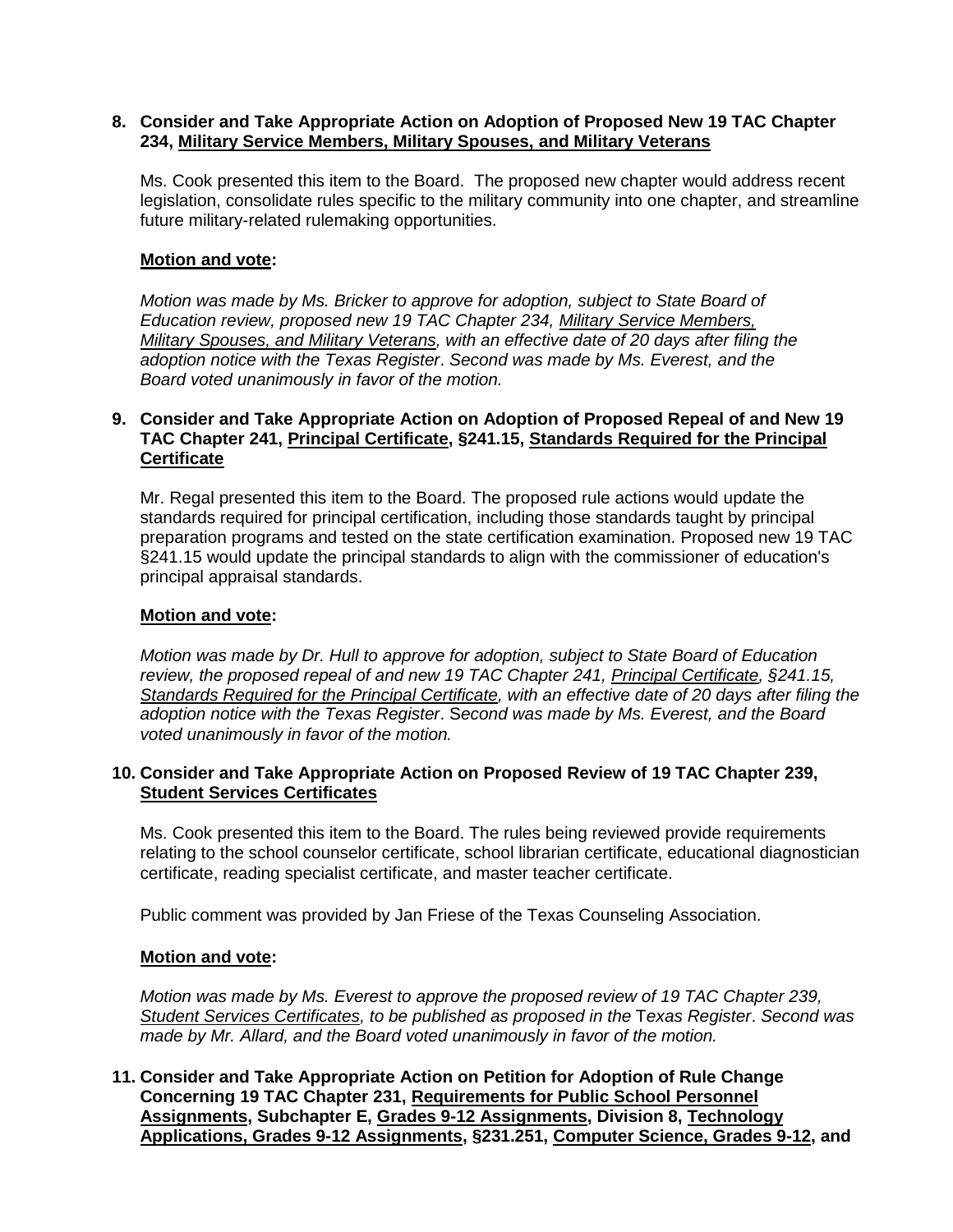# **§231.257, Game Programming and Design or Mobile Application Development, Grades 9- 12**

Ms. Cook presented this item to the Board. The petitioner requests an amendment to certification requirements to teach "Fundamentals of Computer Science." The SBEC must either deny the petition or direct the Texas Education Agency (TEA) staff to initiate rulemaking proceedings.

Public comment was provided by Hal Speed of the Texas Alliance for Computer Science Education.

# **Motion and vote:**

*Motion was made by Mr. Leal to direct Texas Education Agency staff to initiate the rulemaking process. Second was made by Ms. Bricker, and the Board voted unanimously in favor of the motion.*

# **12. Consider and Take Appropriate Action on Request to Approve 2014-2015 Accountability System for Educator Preparation Programs (ASEP) Accreditation Statuses**

Dr. Miller and Dr. Vriesenga presented this item to the Board. Dr. Vriesenga presented the 2014-2015 Accountability System for Educator Preparation Programs (ASEP) accreditation statuses for one hundred forty-three (143) educator preparation programs (EPP). Dr. Miller requested that TeacherBuilder.com be removed from consideration.

# **Motion and vote:**

*Motion was made by Dr. Hull to approve the 2014-2015 Accountability System for Educator Preparation Programs accreditation statuses as presented, deleting TeacherBuilder.com. Second was made by Ms. Bridges, and the Board voted unanimously in favor of the motion.*

# **13. Consider and Take Appropriate Action on Request to Approve a New Educator Preparation Program at Urban Teachers**

Dr. Miller and Ms. Nix presented this item to the Board. This was a request by Urban Teachers located in Dallas, Texas, to offer an approved alternative educator preparation program. The program is proposing to certify candidates in the following areas: Core Subjects EC-6; Mathematics 7-12; English Language Arts 7-12; Special Education EC-12; and English as a Second Language supplemental. The anticipated start date for the first cohort is August 2016.

The anticipated number of applicants to be admitted for the first year is 150. The cost of the program per participant is \$40,000 which is the approximate cost for the Master of Science Degree from Johns Hopkins University that is awarded with the certification.

Jennifer Green, Chief Executive Officer and Annette O'Boyce, Chief Academic Officer for Urban Teachers were present to answer questions.

Written comment was provided by Angela Farley of Dallas Regional Chamber.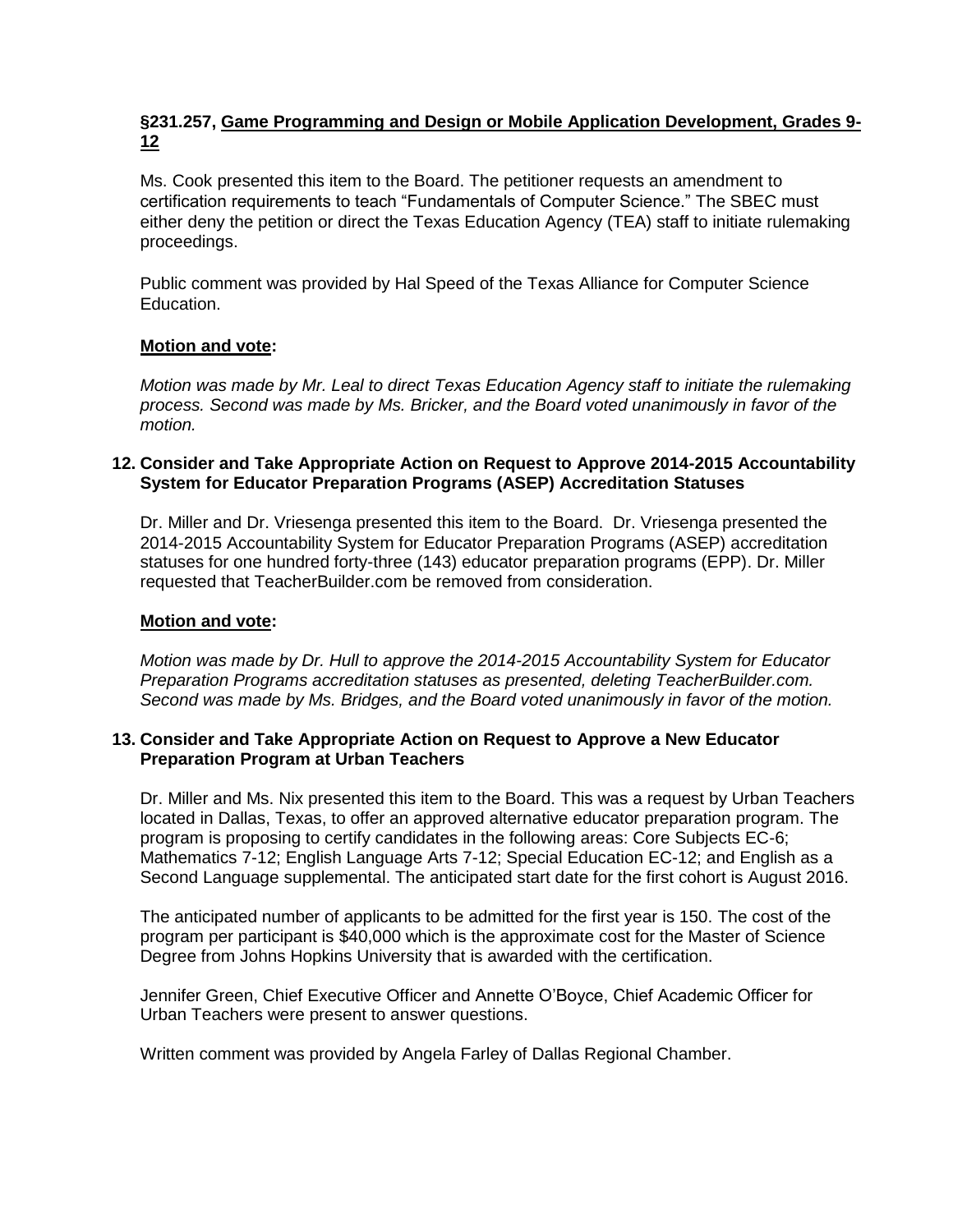# **Motion and vote:**

*Motion was made by Dr. Hull to approve Urban Teachers (Dallas, Texas) as a new Alternative Certification Educator Preparation Program. Second was made by Ms. Bricker, and the Board voted unanimously in favor of the motion.*

# **14. Consider and Take Appropriate Action on Request to Approve New Class of Certificate at North American University**

Dr. Miller presented this item to the Board. This was a request by North American University, an approved and accredited educator preparation program (EPP) located in Houston, Texas, to offer the Principal class of certificate.

# **Motion and vote:**

*Motion was made by Ms. Bricker to approve the principal class of certificate at North American University. Second was made by Dr. Hull, and the Board voted unanimously in favor of the motion.*

#### **15. Consider and Take Appropriate Action on Requests for Waivers from Certification Examination Testing Limit**

Dr. Miller presented this item to the Board. This item provides the State Board for Educator Certification (SBEC) with an opportunity to take action on requests to waive the limit of four retakes of a certification examination.

1. In the Matter of Patricia Contreras; Waiver Request: Retake Core Subjects EC-6 Mathematics Subtest

#### **Motion and vote:**

*Motion was made by Ms. Everest to deny the waiver request. Second was made by Mr. Allard, and the Board voted unanimously in favor of the motion.*

2. In the Matter of Norma L. Cortez-Rios; Waiver Request: Retake Core Subjects EC-6 Fine Arts, Health, and Physical Education **Subtest** 

#### **Motion and vote:**

*Motion was made by Mr. Allard to deny the waiver request. Second was made by Ms. Everest, and the Board voted unanimously in favor of the motion.*

3. In the Matter of Erika Goytia; Waiver Request: Retake Pedagogy and Professional Responsibilities EC-12 Test

#### **Motion and vote:**

*Motion was made by Ms. Everest to deny the waiver request. Second was made by Ms. Druesedow, and the Board voted unanimously in favor of the motion.*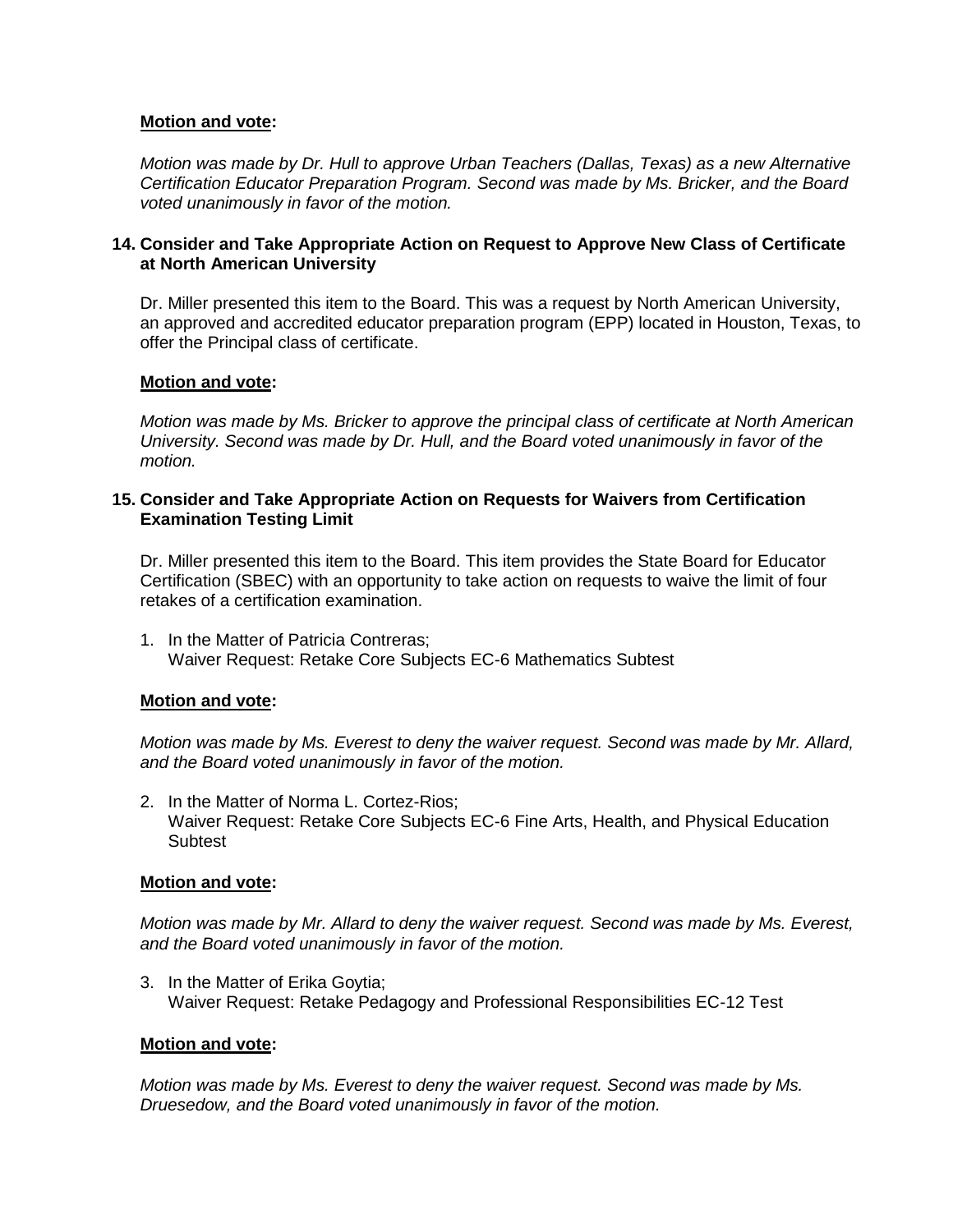4. In the Matter of Kari R. Manyose; Waiver Request: Retake Core Subjects EC-6 Social Studies Subtest

#### **Motion and vote:**

*Motion was made by Ms. Everest to deny the waiver request. Second was made by Ms. Druesedow, and the Board voted unanimously in favor of the motion.*

5. In the Matter of Hannah Elizabeth McFerren; Waiver Request: Retake Core Subjects EC-6 Social Studies Subtest

#### **Motion and vote:**

*Motion was made by Ms. Druesedow to deny the waiver request. Second was made by Ms. McCall, and the Board voted unanimously in favor of the motion.*

6. In the Matter of Shandl K. Noffsinger; Waiver Request: Retake Core Subjects EC-6 Science Subtest

#### **Motion and vote:**

*Motion was made by Ms. Druesedow to deny the waiver request. Second was made by Ms. Everest, and the Board voted unanimously in favor of the motion.*

7. In the Matter of Brittany Mae Brown; Waiver Request: Retake Core Subjects EC-6 Mathematics Subtest

#### **Motion and vote:**

*Motion was made by Ms. Everest to deny the waiver request. Second was made by Ms. Druesedow, and the Board voted unanimously in favor of the motion.*

8. In the Matter of Erica Lee Lara; Waiver Request: Retake Core Subjects EC-6 Science Subtest

#### **Motion and vote:**

*Motion was made by Ms. Everest to deny the waiver request. Second was made by Ms. McCall, and the Board voted unanimously in favor of the motion.*

9. In the Matter of Yurida Ramos; Waiver Request: Retake Core Subjects EC-6 Science Subtest

#### **Motion and vote:**

*Motion was made by Ms. Bricker to deny the waiver request. Second was made by Ms. Bridges, and the Board voted unanimously in favor of the motion.*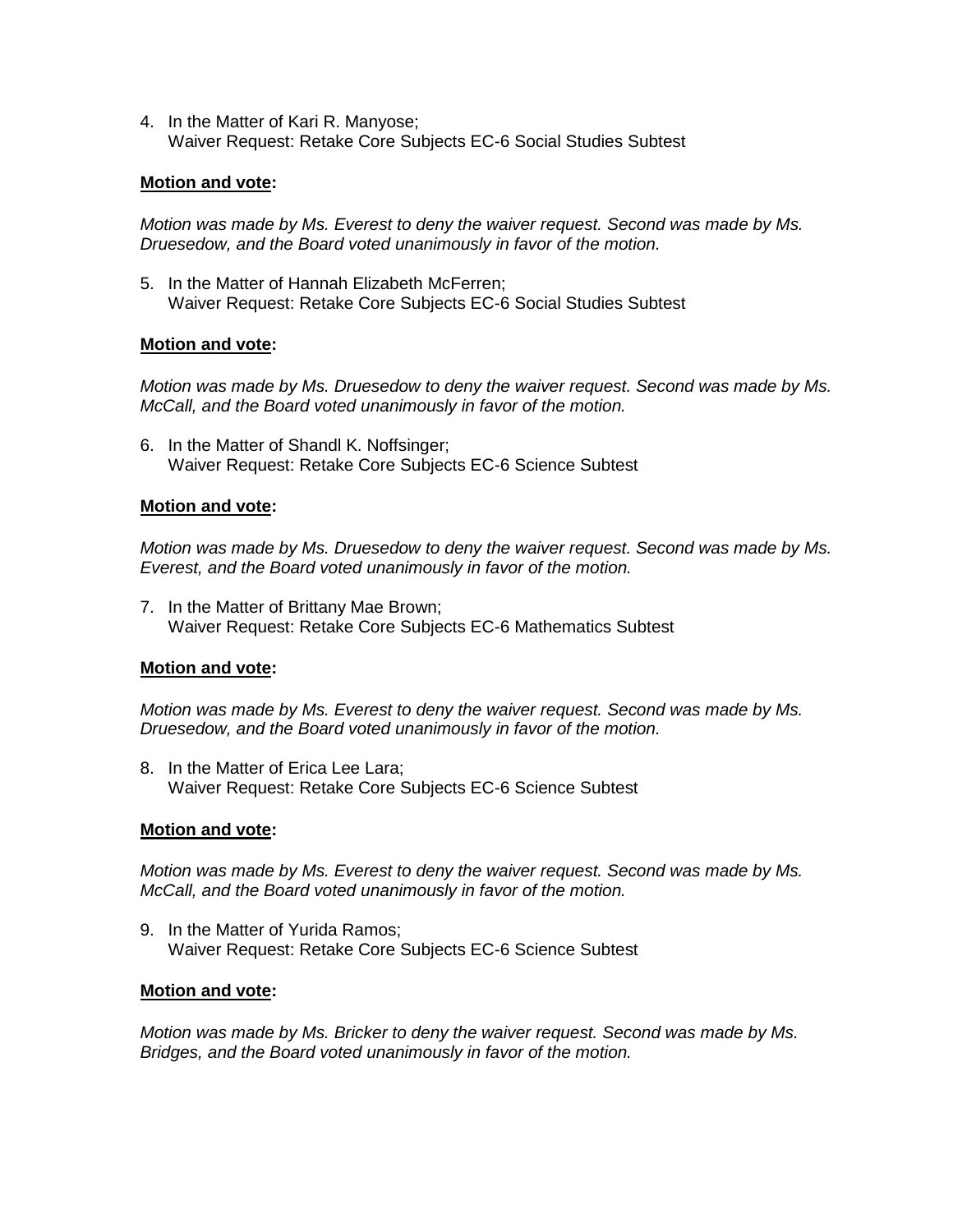# **16. Update on Core Subjects Early Childhood-Grade 6 and Core Subjects Grades 4-8 Certification Examinations**

Ms. Cook and Dr. Miller presented this item to the Board and gave a brief update. Dr. Katie Pedley from ETS also explained performance data and analysis to the Board.

No action taken.

Public comments were provided by: Dr. Elizabeth Ward of Texas Wesleyan University and Dr. Barbara Ashmore of University of Texas-Dallas.

Written comment was provided by Dr. Catheryn Weitman of Texas A&M International University.

# **17. Pending or Contemplated Litigation, including Disciplinary Cases**

# **A. Defaults**

- 2. In the Matter of Ashlee Brooks; Action to be taken: Consideration of Issuance of Default JudgmentStaff recommendation: 1 Year Suspension
- 3. In the Matter of Ana Isabel Castillo; Action to be taken: Consideration of Issuance of Default Judgment

Staff recommendation: 1 Year Suspension

4. In the Matter of Amy Dennis; Action to be taken: Consideration of Issuance of Default **Judgment** 

Staff recommendation: 1 Year Suspension

6. In the Matter of Sheree Henderson; Action to be taken: Consideration of Issuance of Default Judgment

Staff recommendation: 1 Year Suspension

7. In the Matter of Rachel Martina; Action to be taken: Consideration of Issuance of Default **Judament** 

Staff recommendation: 1 Year Suspension

8. In the Matter of Brittany Miles; Action to be taken: Consideration of Issuance of Default **Judgment** 

Staff recommendation: 1 Year Suspension

10. In the Matter of Jose Salinas; Action to be taken: Consideration of Issuance of Default **Judgment** 

Staff recommendation: 1 Year Suspension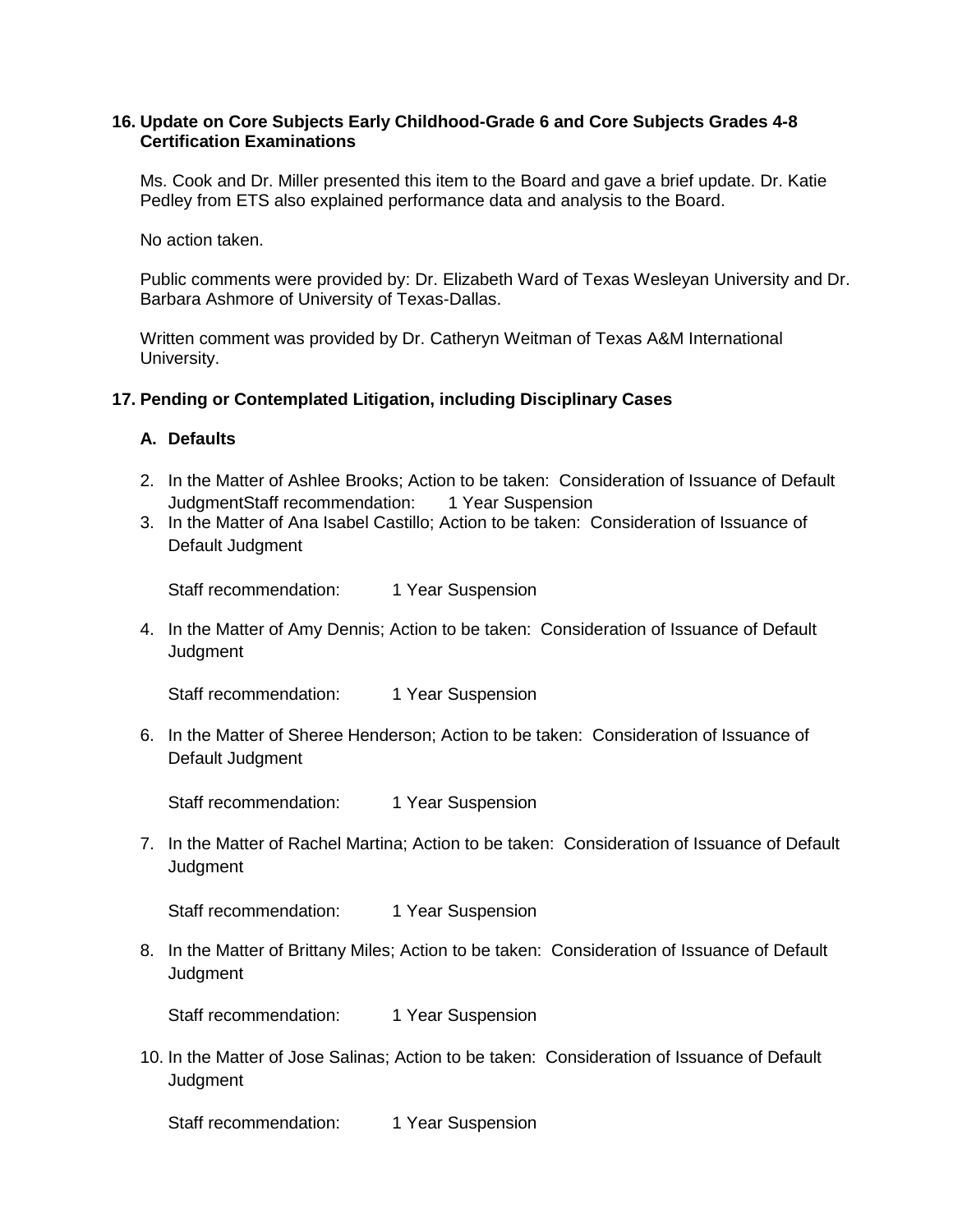11. In the Matter of Tianny Sims; Action to be taken: Consideration of Issuance of Default **Judgment** 

Staff recommendation: 1 Year Suspension

12. In the Matter of Alexa Brewer Skinner; Action to be taken: Consideration of Issuance of Default Judgment

Staff recommendation: 1 Year Suspension

13. In the Matter of Jacob Skinner; Action to be taken: Consideration of Issuance of Default **Judgment** 

Staff recommendation: 1 Year Suspension

14. In the Matter of Lupe Mendoza; Action to be taken: Consideration of Issuance of Default **Judgment** 

Staff recommendation: Revocation

15. In the Matter of Anne Marie Redpath; Action to be taken: Consideration of Issuance of Default Judgment

Staff recommendation: 1 Year Suspension

17. In the Matter of Derrick Banks; Action to be taken: Consideration of Issuance of Default **Judgment** 

Staff recommendation: Revocation

21. In the Matter of Anita Espinoza; Action to be taken: Consideration of Issuance of Default **Judgment** 

Staff recommendation: Revocation

22. In the Matter of Juanita Christina Guerrero; Action to be taken: Consideration of Issuance of Default Judgment

Staff recommendation: Revocation

23. In the Matter of Terence Lee Johnson; Action to be taken: Consideration of Issuance of Default Judgment

Staff recommendation: 3 Year Suspension and proof of successful completion of substance abuse treatment program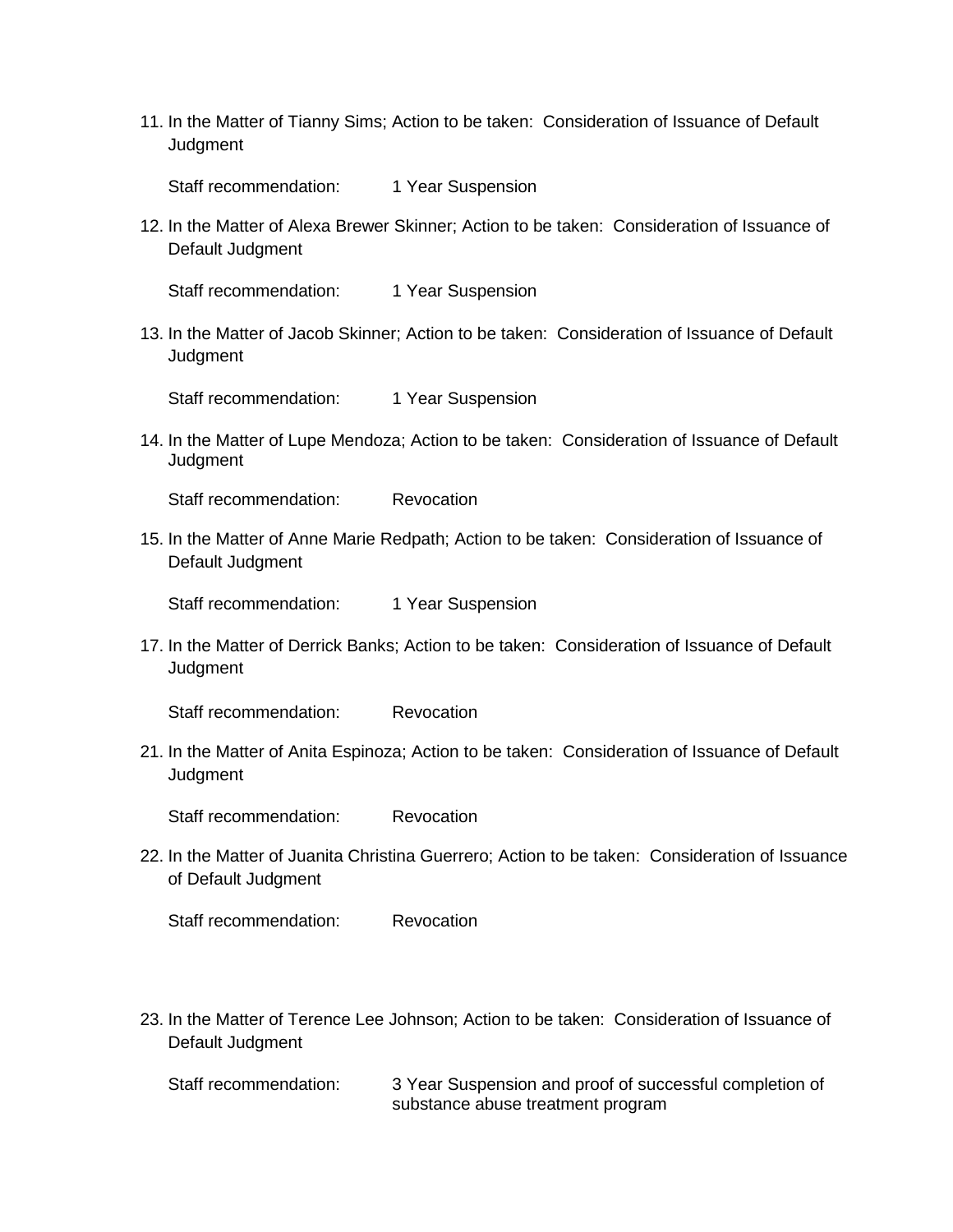24. In the Matter of Christina L. Mobley; Action to be taken: Consideration of Issuance of Default Judgment

Staff recommendation: Revocation

25. In the Matter of Alfredo Tristan Moncada; Action to be taken: Consideration of Issuance of Default Judgment

Staff recommendation: 2 Year Suspension and proof of successful completion of substance abuse treatment program

26. In the Matter of Rolando A. Saenz; Action to be taken: Consideration of Issuance of Default Judgment

Staff recommendation: 4 Year Suspension and proof of successful completion of substance abuse treatment program

28. In the Matter of Mitchell Jonathan Ward; Action to be taken: Consideration of Issuance of Default Judgment

Staff recommendation: Revocation

29. In the Matter of Kevin Carpenter; Action to be taken: Consideration of Issuance of Default **Judgment** 

Staff recommendation: Revocation

30. In the Matter of Marina Celeste Sebesta; Action to be taken: Consideration of Issuance of Default Judgment

Staff recommendation: Revocation

31. In the Matter of Willie Summers; Action to be taken: Consideration of Issuance of Default **Judgment** 

Staff recommendation: Revocation

32. In the Matter of Marlena Nichole Mints; Action to be taken: Consideration of Issuance of Default Judgment

Staff recommendation: Permanent Revocation

33. In the Matter of Scott Butki; Action to be taken: Consideration of Issuance of Default Judgment

Staff recommendation: Permanent Revocation

34. In the Matter of Carlos Martinez; Action to be taken: Consideration of Issuance of Default **Judgment**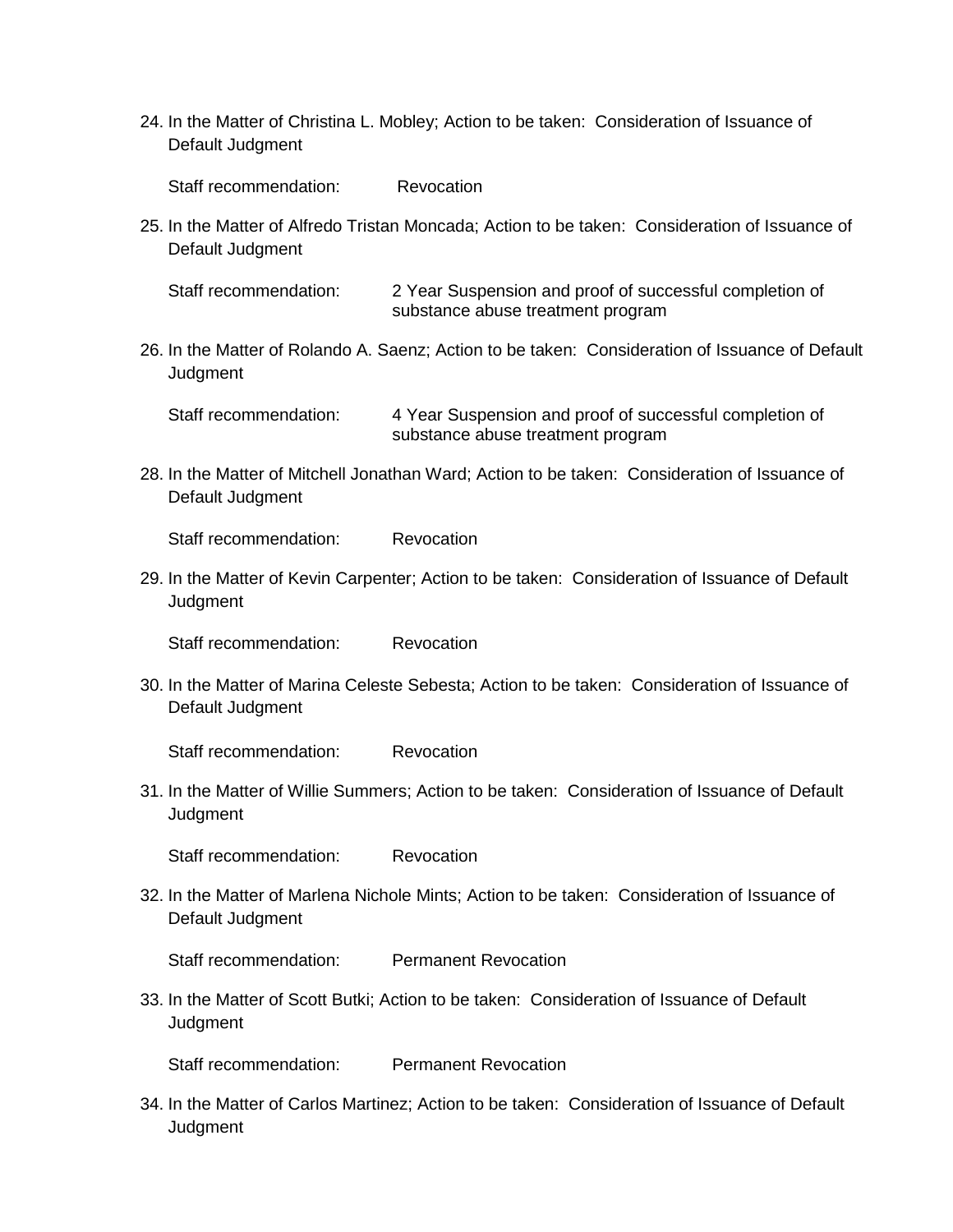Staff recommendation: Permanent Revocation

35. In the Matter of Sandra N. Aguilar; Action to be taken: Consideration of Issuance of Default **Judgment** 

Staff recommendation: Revocation

36. In the Matter of Kenner Allen, Jr.; Action to be taken: Consideration of Issuance of Default **Judgment** 

Staff recommendation: Revocation

# **Motion and vote:**

*Motion was made by Ms. Bricker to approve staff's request for issuance of default judgments and to enter a final order consistent with staff's recommendation for each of the above numbered cases 1-36, excluding cases 1, 5, 9, 16, 18, 19, 20, and 27. Second was made by Mr. Leal, and the motion carried.*

# **The following defaults were pulled from the agenda by TEA Legal (no action taken):**

9. In the Matter of Angela Reinagel; Action to be taken: Consideration of Issuance of Default **Judgment** 

Staff recommendation: 1 Year Suspension

18. In the Matter of Stanton Broussard; Action to be taken: Consideration of Issuance of Default Judgment

Staff recommendation: Revocation

#### **The following defaults were considered individually.**

1. In the Matter of Kassie Atchison; Action to be taken: Consideration of Issuance of Default **Judgment** 

Staff recommendation: 1 Year Suspension

#### **Motion and vote:**

*Motion was made by Ms. Everest to approve staff's request for issuance of default judgment and enter a final order consistent with staff's recommendation. Second was made by Ms. Bricker, and the motion carried with Dr. Cain recusing herself.*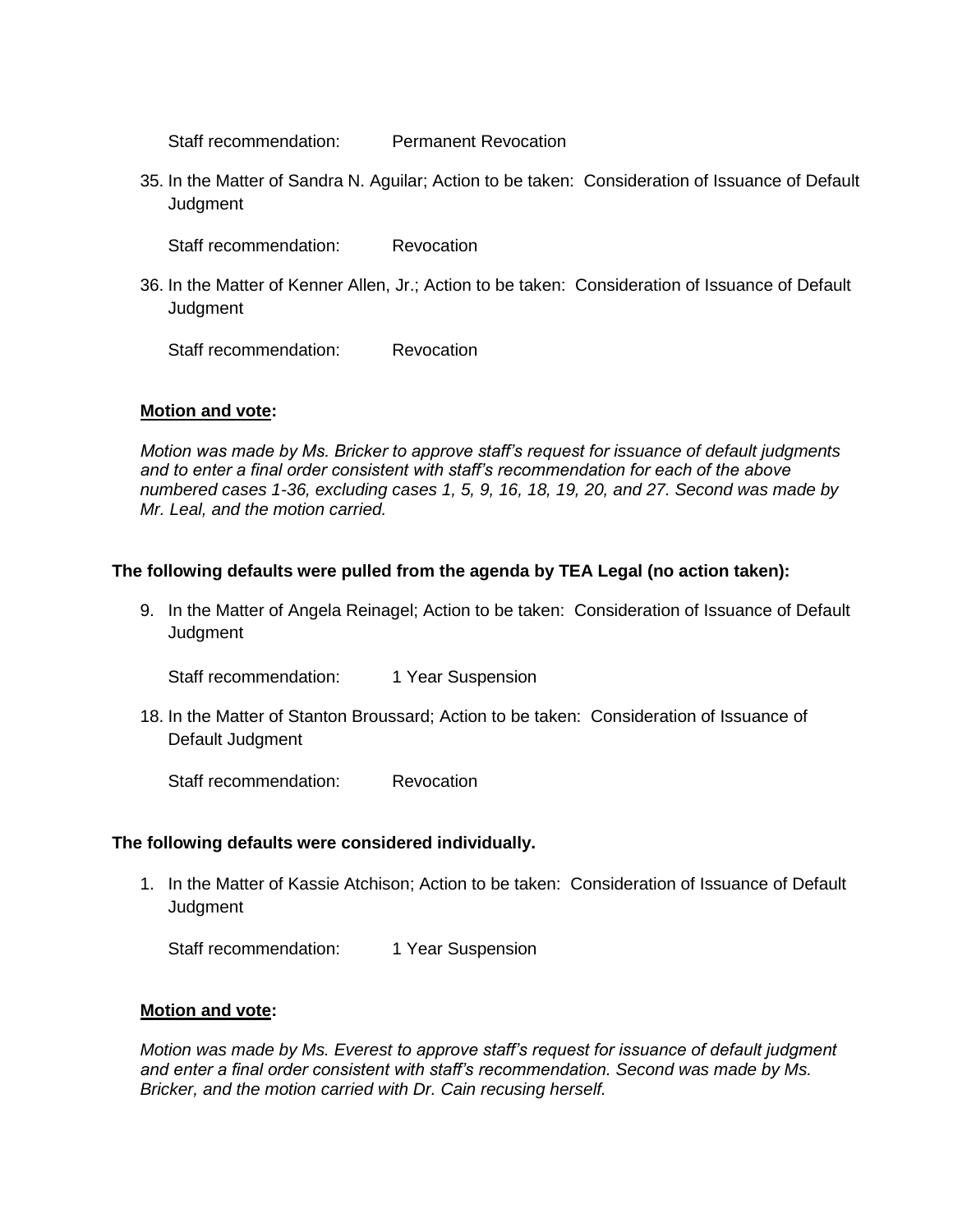5. In the Matter of Holly Harris; Action to be taken: Consideration of Issuance of Default **Judgment** 

Staff recommendation: 1 Year Suspension

#### **Motion and vote:**

*Motion was made by Mr. Allard to approve staff's request for issuance of default judgment and enter a final order consistent with staff's recommendation. Second was made by Ms. McCall, and the Board voted unanimously in favor of the motion.*

16. In the Matter of Kelly Bailey; Action to be taken: Consideration of Issuance of Default **Judgment** 

Staff recommendation: Revocation

#### **Motion and vote:**

*Motion was made by Ms. Everest to approve staff's request for issuance of a default judgment and to enter a final order of permanent revocation. Second was made by Ms. Bricker, and the motion carried with Ms. McCall voting against.*

19. In the Matter of Nelson Clausen; Action to be taken: Consideration of Issuance of Default **Judgment** 

| Staff recommendation: | 8 Year Suspension and proof of successful completion of |
|-----------------------|---------------------------------------------------------|
|                       | substance abuse treatment program                       |

#### **Motion and vote:**

*Motion was made by Mr. Leal to approve staff's request for issuance of default judgment and enter a final order consistent with staff's recommendation. Second was made by Dr. Hull, and the motion carried, with Ms. Everest recusing herself.*

20. In the Matter of Gregory Parks Craig; Action to be taken: Consideration of Issuance of Default Judgment

Staff recommendation: Revocation

#### **Motion and vote:**

*Motion was made by Bricker to approve staff's request for issuance of a default judgment and to enter a final order of permanent revocation. Second was made by Mr. Leal. Voted in favor: Dr. Cain, Mr. Leal, Ms. Bricker, Ms. Bridges, Ms. Robison, and Ms. Druesedow; voted against: Ms. Everest, Dr. Hull, Mr. Allard, and Ms. McCall. The motion carried.*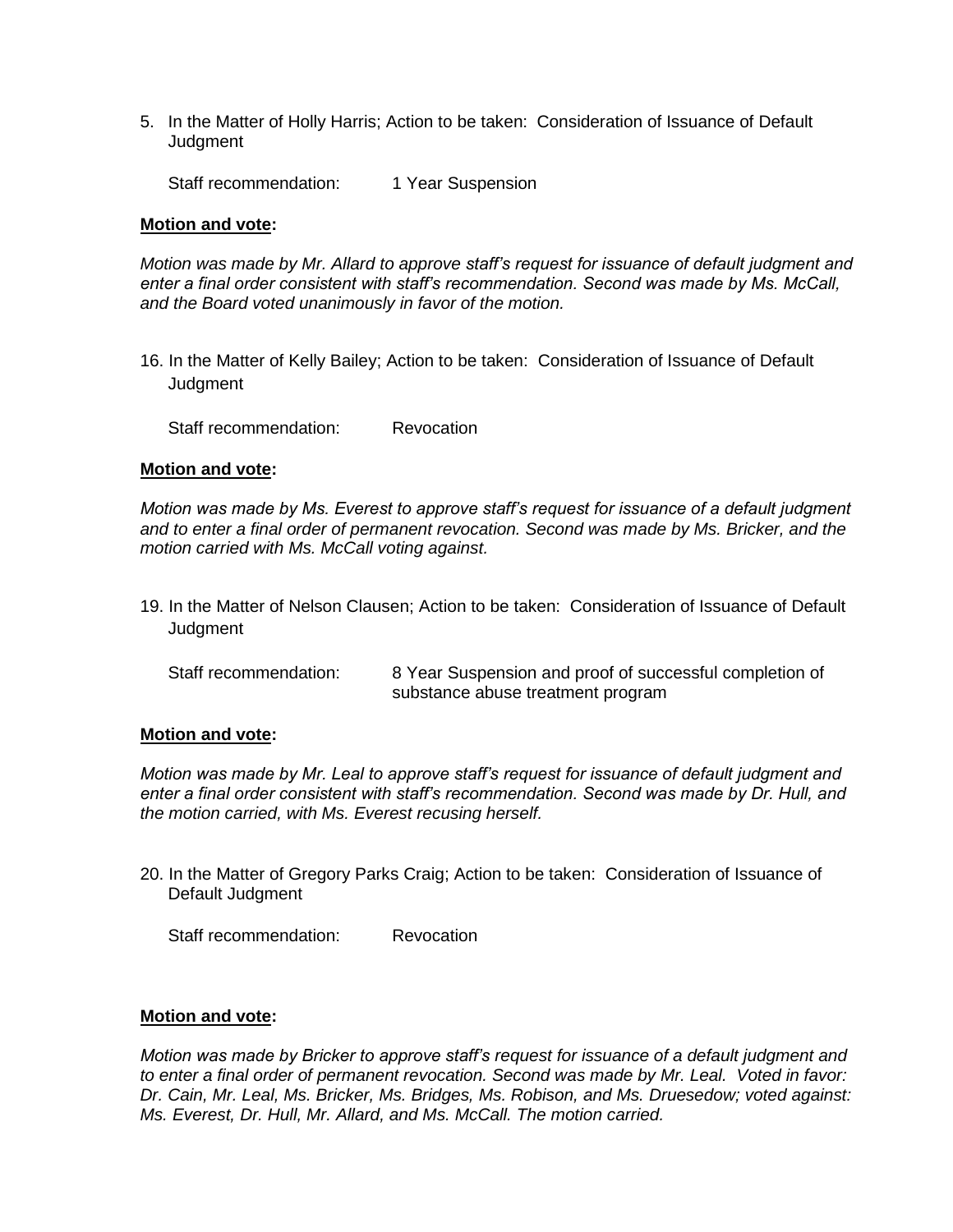27. In the Matter of Brandi T. Small; Action to be taken: Consideration of Issuance of Default **Judgment** 

Staff recommendation: Revocation

#### **Motion and vote:**

*Motion was made by Ms. Bricker to approve staff's request for issuance of a default judgment and to enter a final order of permanent revocation. Second was made by Dr. Hull, and the Board voted unanimously in favor of the motion.*

The SBEC Board recessed at 12:25 p.m. and reconvened at 1:06 p.m.

#### **B. Contested Cases**

#### **I. Proposals for Decision**

1. Docket No. 701152780.EC, Texas Education Agency, Educator Leadership and Quality Division v. Robert Boyd; Action to be taken: Consideration of Proposal for Decision and Issuance of Final Order.

ALJ Recommendation: Revocation

Staff Recommendation: Accept ALJ Recommendation

Mr. Duncan spoke on behalf of TEA. Mr. Boyd spoke on his own behalf and Mr. Robinett also represented Mr. Boyd.

#### **Motion and vote:**

*Motion was made by Ms. Druesedow to accept the proposal for decision and issue a final order consistent with the ALJ's recommendation of revocation. Second was made by Mr. Leal. Voted for: Dr. Cain, Mr. Leal, Ms. Bricker, Ms. Everest, Dr. Hull, Ms. McCall, and Ms. Druesedow; voted against: Ms. Bridges, Ms. Robison, and Mr. Allard. The motion carried.*

- 2. Docket No. 701155348.EC, Texas Education Agency, Educator Leadership and Quality Division v. Jorge Leiva-Arevalo; Action to be taken: Consideration of Proposal for Decision and Issuance of Final Order.
	- ALJ Recommendation: No Disciplinary Action to be Taken
	- Staff Recommendation: Change Conclusion of Law No. 6 to remove the erroneous citation to "Code of Criminal Procedure §15.27(a)," but accept the recommendation of the ALJ in all other respects

Ms. Mazzantini spoke on behalf of TEA.

#### **Motion and vote:**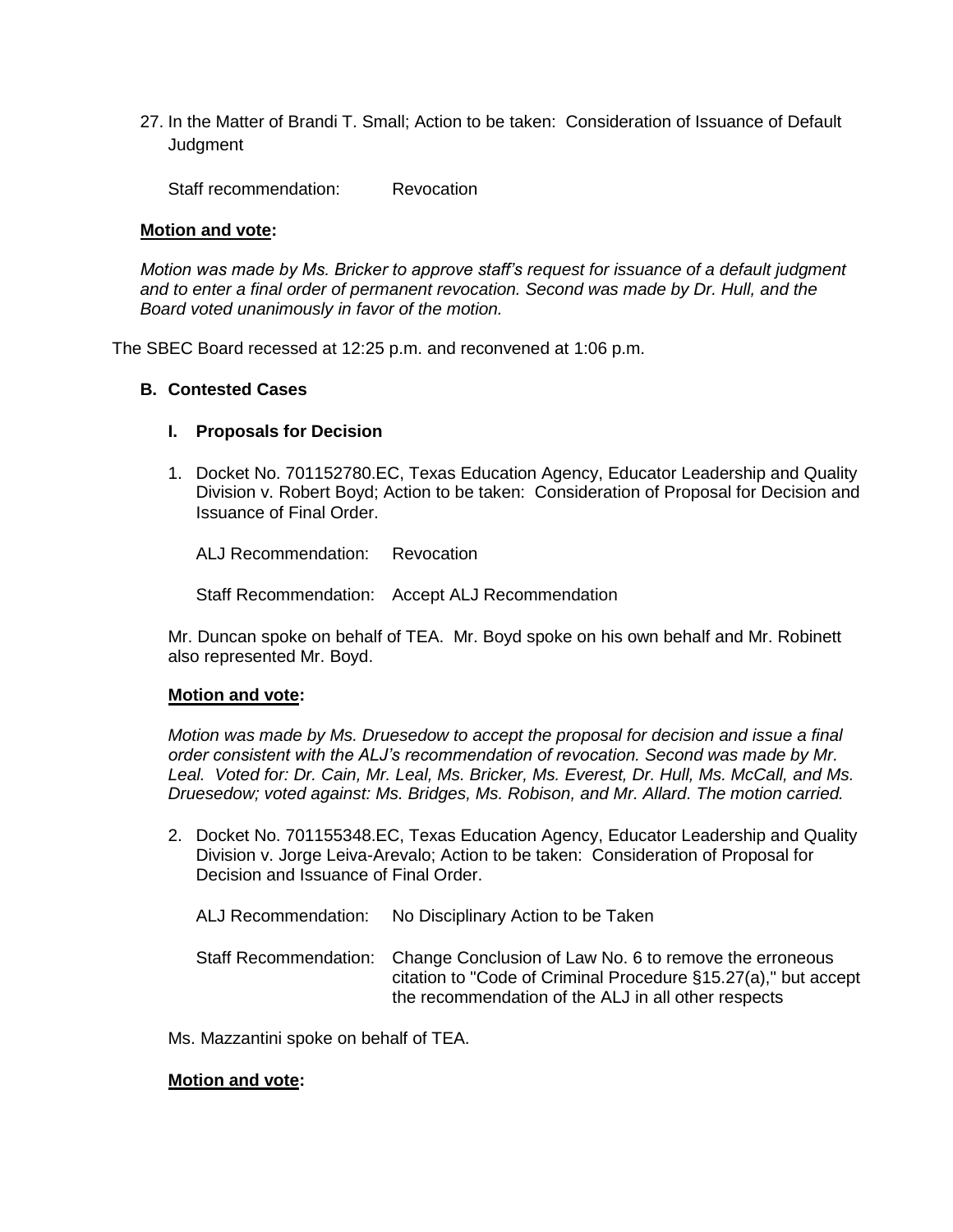*Motion was made by Ms. Everest to adopt the proposal for decision including findings of fact nos. 1 - 21 and conclusions of law Nos. 1 - 5 and 7, and that the Board modify Conclusion of Law No. 6 as follows:*

*6. Staff failed to prove that Respondent violated the Educators' Code of Ethics or other Board rules as alleged. 19 TAC §247.2(1)(G),(J), (3)(B), (E)-(F), (H)-(I); 19 TAC §249.15(b)(2)-(3), (9)-(11).*

*This modification is permissible pursuant to Texas Government Code §2001.058(e) and is necessary because the Administrative Law Judge did not properly apply or interpret applicable law. Texas Code of Criminal Procedure §15.27(a) allows SBEC to sanction superintendents who receive information from law enforcement regarding a student's arrest and fail to immediately notify all instructional and support personnel who have responsibility for supervision of the student, and to sanction any certificate-holder who fails to keep the information about the student's arrest confidential. There were never any allegations in this case about a student's arrest, or any claim that Respondent had failed to keep such information confidential. Texas Code of Criminal Procedure §15.27(a) is therefore irrelevant to this case, and must be removed from Conclusion of Law No. 6 to avoid misleading or confusing the public regarding the legal claims asserted against Respondent.* 

*Second was made by Ms. Druesedow, and the Board voted unanimously in favor of the motion.*

3. Docket No. 701155012.EC, Texas Education Agency, Educator Leadership and Quality Division v. Mark L. Jimenez; Action to be taken: Consideration of Proposal for Decision and Issuance of Final Order.

ALJ Recommendation: Appeal Granted and Application Approved

Staff Recommendation: Accept ALJ Recommendation

Ms. Mazzantini spoke on behalf of TEA.

#### **Motion and vote:**

*Motion was made by Dr. Hull to accept the proposal for decision and issue a final order consistent with the ALJ's recommendation of appeal granted and application approved. Second was made by Ms. Druesedow, and the Board voted unanimously in favor of the motion.*

4. Docket No. 701160069.EC, Texas Education Agency, Educator Leadership and Quality Division v. Robert Clinton Reeves; Action to be taken: Consideration of Proposal for Decision and Issuance of Final Order.

ALJ Recommendation: Inscribed or Non-Inscribed Reprimand

Staff Recommendation: 2 Year Suspension

Mr. Ybarra spoke on behalf of TEA. Mr. Reeves spoke on his own behalf.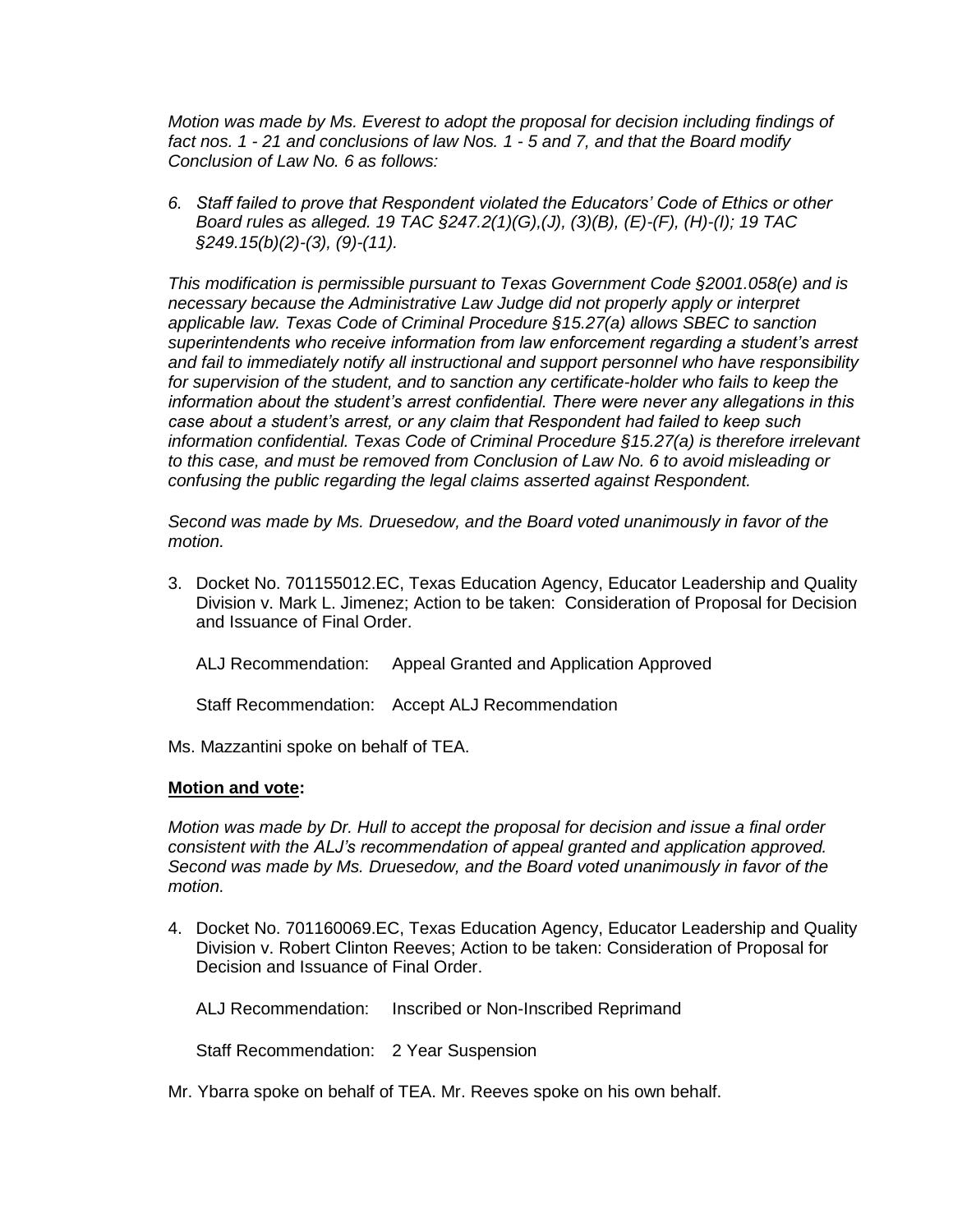Mr. Reeves was given 15 minutes to speak as an accommodation. TEA was given no extra time.

#### **Motion and vote:**

*Motion was made by Dr. Hull to adopt the Proposal for Decision including Findings of Fact Nos. 1 - 37 and Conclusions of Law Nos. 1 - 14, and move that the Board modify Conclusion of Law No. 15 as follows:*

*15. Robert Clinton Reeves's educator certification should be SUSPENDED for two (2) years.*

*This modification is permissible pursuant to Texas Government Code Section 2001.058(e) and is necessary because the Administrative Law Judge did not properly apply Board rules and policies. Moreover, the Board has broad discretion when deciding the penalty to impose and is not required to treat sanction recommendations as binding.* 

*As provided in 19 Texas Administrative Code §249.5, the primary purposes the Board seeks to achieve in educator disciplinary matters are to protect the safety and welfare of Texas schoolchildren and to ensure that educators are morally fit and worthy to instruct the youth of this state. Because teachers hold a unique position of public trust with almost unparalleled access to the hearts and minds of impressionable students, the conduct of an educator must be held to the highest standard.* 

*Moreover, administrators like Mr. Reeves have, as a result of their actual or potential positions of authority over both students and other educators, an even greater obligation to maintain good moral character than teachers and paraprofessionals. Due to the seriousness of Mr. Reeves's crimes and his position of authority as a principal, a two-year suspension is the appropriate sanction for his conduct.*

*Second was made by Mr. Leal. Voted in favor: Dr. Cain, Mr. Leal, Ms. Bricker, Ms. Bridges, Dr. Hull, Mr. Allard, and Ms. Druesedow; voted against: Ms. Robison, Ms. Everest, and Ms. McCall. The motion carried.*

- 5. Docket No. 701160150.EC, Texas Education Agency, Educator Leadership and Quality Division v. Andrew Duncan; Action to be taken: Consideration of Proposal for Decision and Issuance of Final Order.
	- ALJ Recommendation: 7 Year Suspension, with the term of the suspension running concurrently with the period he is on community supervision, and that the suspension be probated after 4 years for the remaining period of suspension so long as Respondent abstains from the consumption of alcoholic beverages and complies with the community supervision requirements.
	- Staff Recommendation: 7 Year Suspension commencing from the date of the final board decision

Mr. Duncan spoke on behalf of TEA.

#### **Motion and vote:**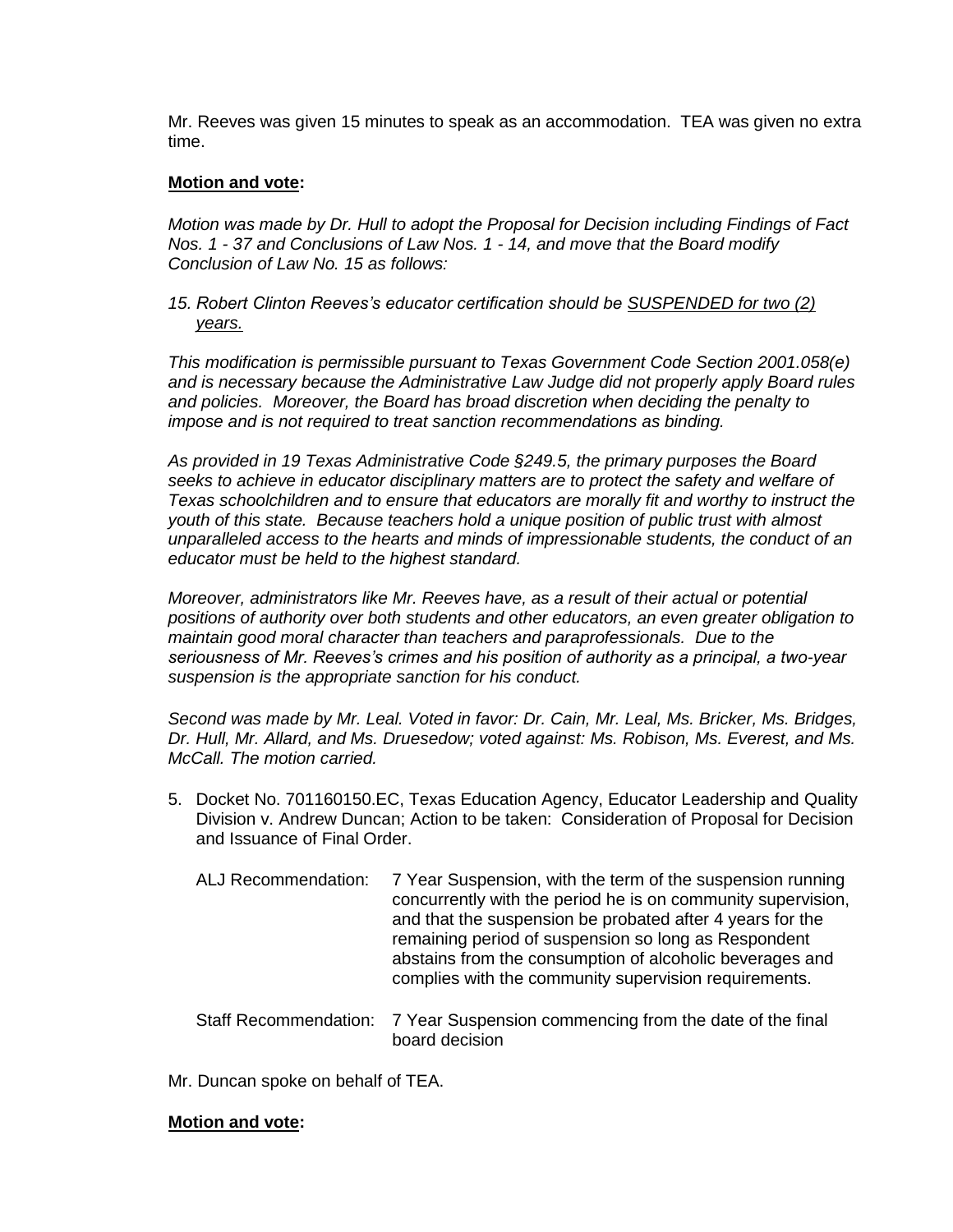*Motion was made by Ms. McCall to adopt the Proposal for Decision including Findings of Fact Nos. 1 - 14 and Conclusions of Law Nos. 1 – 8 and move that the Board modify Conclusion of Law No. 9 as follows:*

*9. Andrew Duncan's educator certification should be SUSPENDED for seven (7) years.*

*This modification is permissible pursuant to Texas Government Code Section 2001.058(e) and is necessary because the Administrative Law Judge did not properly apply Board rules and policies. Moreover, the Board has broad discretion when deciding the penalty to impose and is not required to treat sanction recommendations as binding.* 

*As provided in 19 Texas Administrative Code §249.5(b)(2)(D), community supervision or criminal probation demonstrates that "an educator or applicant lacks good moral character, is a negative role model to students, and does not possess the moral fitness necessary to be a certified educator." As 19 Texas Administrative Code §249.5 states, the primary purposes the Board seeks to achieve in educator disciplinary matters are to protect the safety and welfare of Texas schoolchildren and to ensure that educators are morally fit and worthy to instruct the youth of this state. Because teachers hold a unique position of public trust with almost unparalleled access to the hearts and minds of impressionable students, the conduct of an educator must be held to the highest standard.* 

*Due to the seriousness of Mr. Duncan's crimes, a seven-year suspension—equal to the term of his probation but beginning on the date the Board's order becomes final—is the appropriate sanction for Mr. Duncan's conduct.*

*Second was made by Mr. Allard, and the motion carried, with Ms. Everest recusing herself.*

- 6. Docket No. 701161426.EC, Texas Education Agency, Educator Leadership and Quality Division v. Hughey Buchanan; Action to be taken: Consideration of Proposal for Decision and Issuance of Final Order.
	- ALJ Recommendation: Suspended until his deferred adjudication and community supervision are completed, at which time his certificate would be reinstated.
	- Staff Recommendation: 5 Year Suspension commencing from the date of the final board decision

Mr. Crabtree spoke on behalf of TEA. Mr. Buchanan spoke his own behalf.

# **Motion and vote:**

*Motion was made by Ms. Bricker to adopt the Proposal for Decision including Findings of Fact Nos. 1 - 12 and Conclusions of Law Nos. 1 – 10 and move that the Board modify Conclusion of Law No. 11 as follows:*

*11. Hughey Buchanan's educator certification should be SUSPENDED for five (5) years.*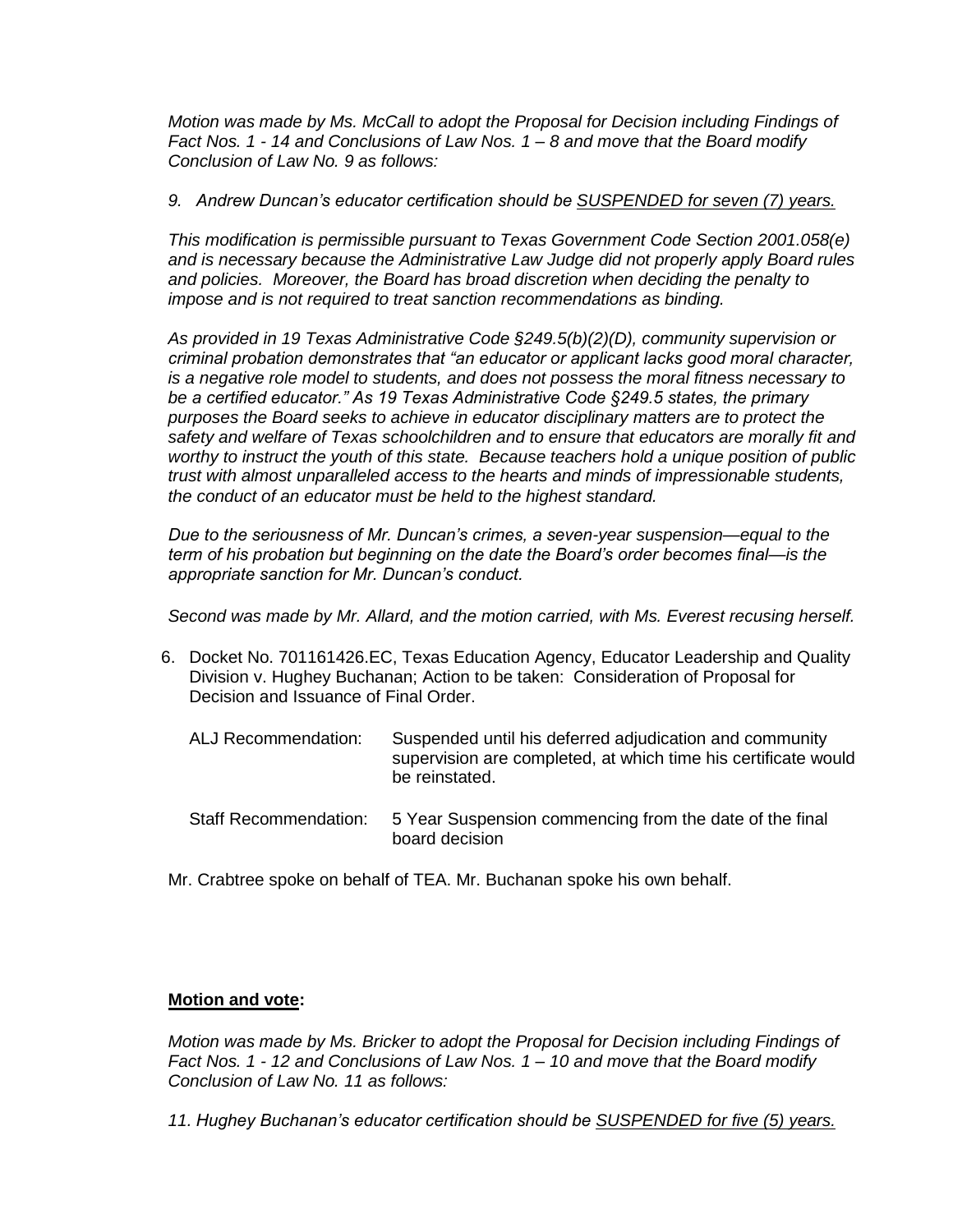*This modification is permissible pursuant to Texas Government Code Section 2001.058(e) and is necessary because the Administrative Law Judge did not properly apply Board rules. Moreover, the Board has broad discretion when deciding the penalty to impose and is not required to treat sanction recommendations as binding.* 

*As provided in 19 Texas Administrative Code §249.5(b)(2)(D), community supervision or criminal probation demonstrates that "an educator or applicant lacks good moral character, is a negative role model to students, and does not possess the moral fitness necessary to be a certified educator." As 19 Texas Administrative Code §249.5 states, the primary purposes the Board seeks to achieve in educator disciplinary matters are to protect the safety and welfare of Texas schoolchildren and to ensure that educators are morally fit and worthy to instruct the youth of this state. Because teachers hold a unique position of public trust with almost unparalleled access to the hearts and minds of impressionable students, the conduct of an educator must be held to the highest standard. Furthermore, under 19 Texas Administrative Code §249.17(d), the Board in making sanctioning decisions is to consider the seriousness of the violation, whether the misconduct was premeditated or intentional, and any attempted concealment of misconduct. Under 19 Texas Administrative Code §249.5(b)(2)(G), the Board must consider the nature and seriousness of the conduct, the potential danger the conduct poses to the health and welfare of students, and the effect of the conduct upon the educator's good moral character and ability to be a proper role model for students.* 

*Due to the seriousness and intentional nature of Mr. Buchanan's crimes and his resulting time in community supervision, as well as Mr. Buchanan's attempt to conceal this misconduct, Mr. Buchanan should be suspended five years beginning on the date the Board's order becomes final. Second was made by Dr. Hull, and the Board voted unanimously in favor of the motion.*

7. Docket No. 701152074.EC, Texas Education Agency, Educator Leadership and Quality Division v. Cleopatra Jones; Action to be taken: Consideration of Proposal for Decision and Issuance of Final Order. ALJ Recommendation: 2 Year Suspension

Staff Recommendation: Accept ALJ Recommendation

Mr. Ybarra spoke on behalf of TEA.

# **Motion and vote:**

*Motion was made by Ms. Druesedow to accept the proposal for decision and issue a final order consistent with the ALJ's recommendation of 2 year suspension. Second was made by Ms. Bridges. Voted in favor: Mr. Leal, Ms. Bridges, Ms. Everest, Dr. Hull, and Ms. Druesedow. Voted against: Dr. Cain, Ms. Bricker, Ms. Robison, Mr. Allard, and Ms. McCall. The motion failed.*

*Motion was made by Dr. Hull to accept the proposal for decision and issue a final order consistent with the ALJ's recommendation of 2 year suspension, and in addition, modify conclusion of law no. 23 and require, prior to reinstatement of certification, no less than 36 hours of professional development in areas of stress and/or anger management, student classroom management and techniques and strategies consistent with restorative discipline for young students as approved by TEA staff. This Board's primary responsibility is the health, safety, and welfare of Texas public school children, and it's our duty to make efforts*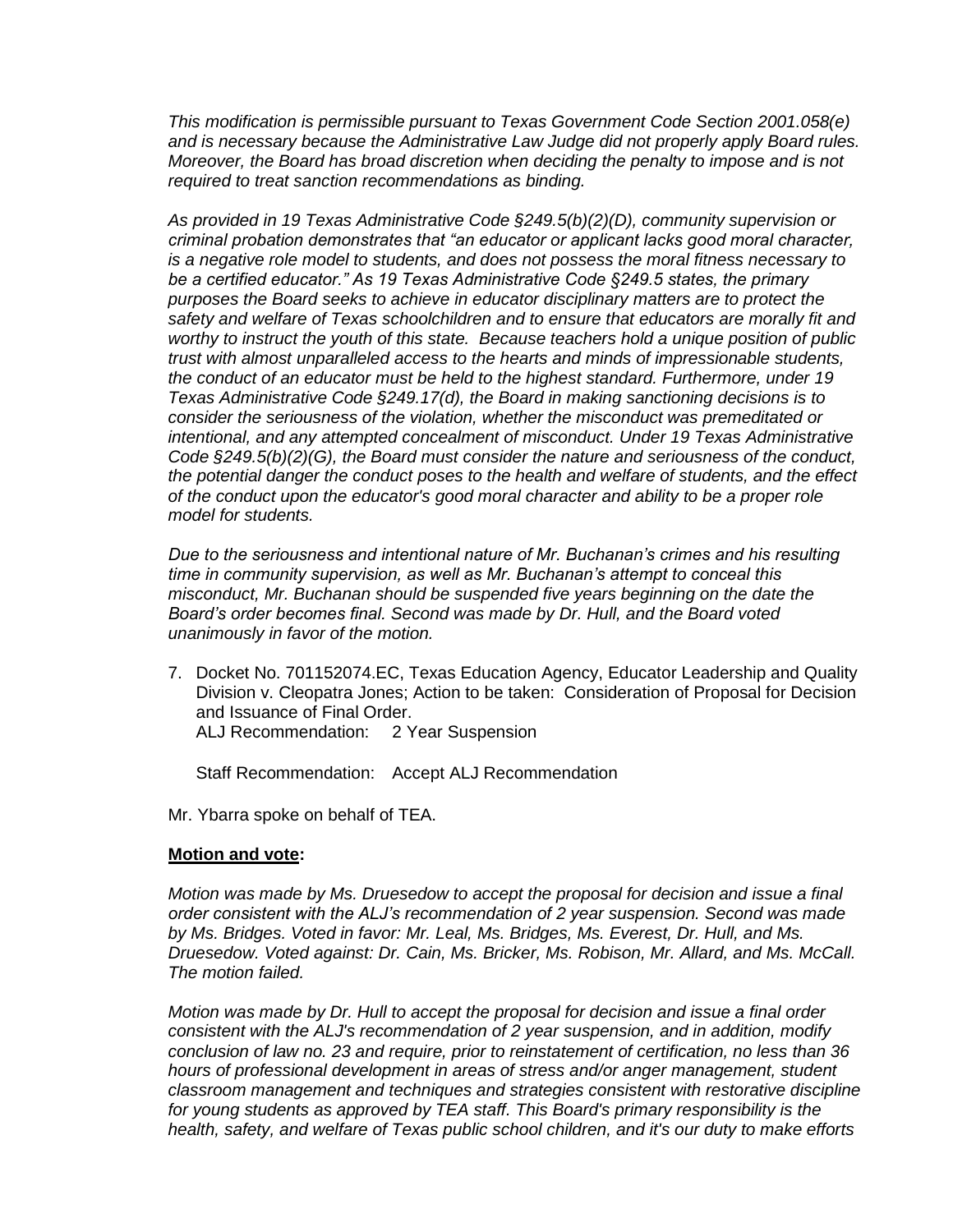*above and beyond the requirements of law to ensure that that occurs in our state. This is consistent with prior actions by the Board to order professional development classes in similar cases. Second by Ms. Bricker and the Board voted unanimously in favor of the motion.*

# **II. Motions for Rehearing**

1. Consider and Take Appropriate Action on Sworn Motion of Actual Notice of the Decision and Order in *In re Jonathan Vance*.

# **Motion and vote:**

*Motion was made by Ms. McCall to extend the deadline for filing a motion for rehearing in In re Jonathan Vance. Second was made by Ms. Bricker. Voted in favor: Dr. Cain, Mr. Leal, Ms. Bricker, Ms. Bridges, Ms. Robison, Ms. Everest, Mr. Allard, Ms. McCall, and Ms. Druesedow; voted against: Dr. Hull. The motion carried.*

# **C. Court Cases**

For information. No action taken. Ms. Moriaty updated the Board on appellate case 1.

# **I. District Court Cases**

1. Barry Ryan Davis v. Texas Education Agency, Educator Certification and Standards Division: Cause No. D-1-GN-12-003413, In the 201<sup>st</sup> District Court of Travis County, Texas.

# **II. Appellate Cases**

- 1. State Board for Educator Certification v. Robert D. Lange; Cause No. 031200453CV, In the Court of Appeals, Third Judicial District, Austin, Texas.
- 2. State Board for Educator Certification v. Erasmo Montalvo; Cause No. 031300370CV, In the Court of Appeals, Third Judicial District, Austin, Texas.

# **18. Discussion of Proposed Amendments to 19 TAC Chapter 228, Requirements for Educator Preparation Programs**

Dr. Miller presented this item to the Board. This item provided the SBEC the opportunity to discuss possible revisions to the rules as the result of recent legislative changes, SBEC input, stakeholder input, and input received from staff at TEA

Public comment was provided by: Cynthia Cummings of Lamar University, Robert Spina of Lamar University, James Marquart of Lamar University, Dr. Diann Huber of iteachTEXAS, John Smith of UT Arlington, Steven Beagle of Nederland ISD/Lamar University, Jeremy Fikes of ECAP, Ltd., Patty Motlagh of UT Arlington – College of Education, Michael Marder representing himself, Dr. Beth Maloch of UT Austin, Dr. Lawrence Abraham of UTeach Natural Sciences, Michele Henry of Texas Music Educators Association, Howell Wright of Lamar University, Christina Ellis of Sam Houston State University, Dr. Debra Price of Sam Houston State University, JP Lund of Texas Teachers, and Dr. Sharon Evans of UT Austin.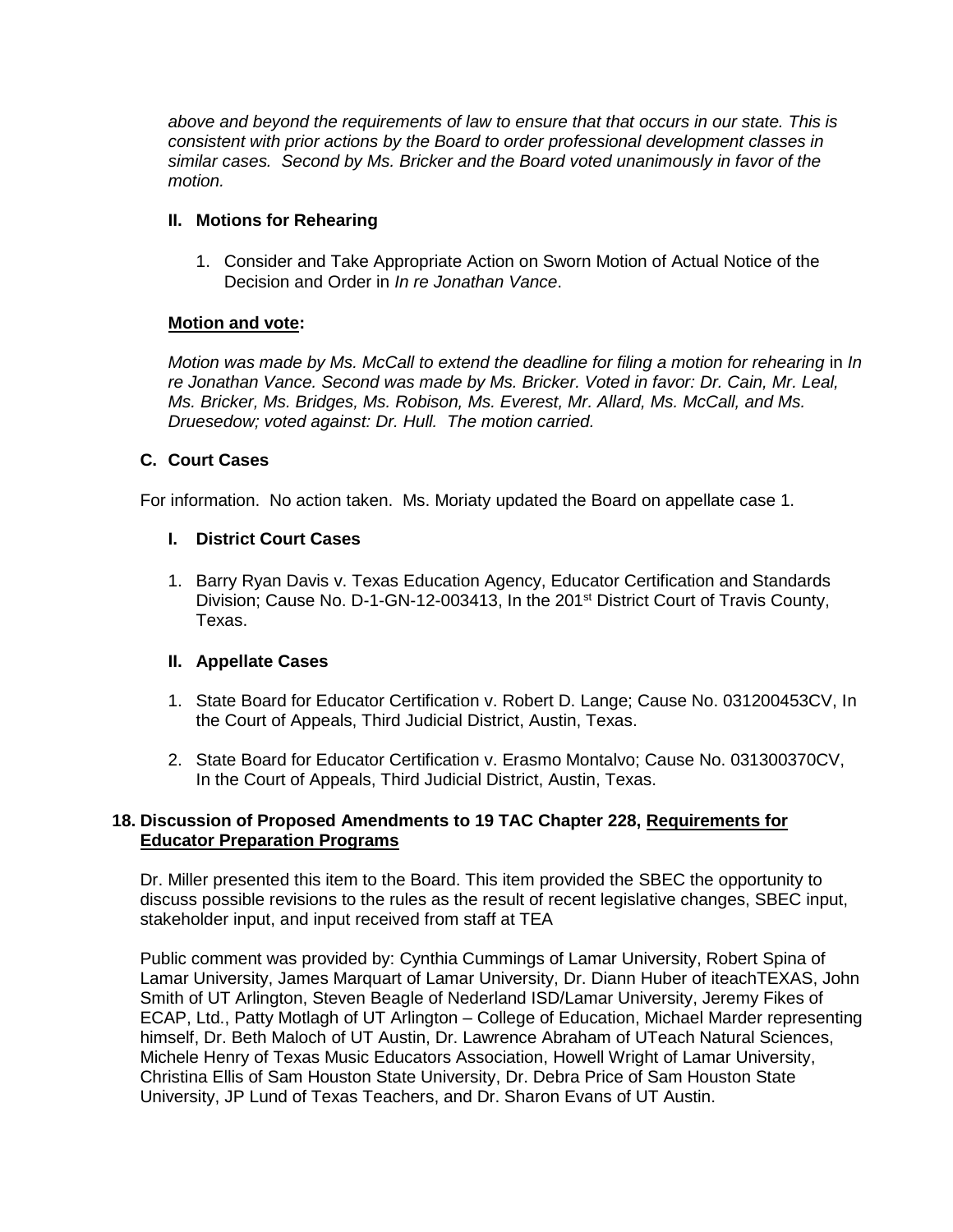Written comment was provided by: Dr. Sharon Evans of UT Austin, Dr. Virginia Leiker of University of St. Thomas, and Dr. Rae Queen of ACT San Antonio.

No action taken.

# **19. Discussion of Proposed Revisions to 19 TAC Chapter 229, Accountability System for Educator Preparation Programs**

Dr. Miller presented this item to the Board. This item provided the SBEC the opportunity to discuss the proposed amendments and/or revisions to the rules as the result of recent legislative changes, SBEC input, stakeholder input, and input received from staff at TEA.

Public comment was provided by: Dr. Diann Huber, iteachTEXAS, Jeremy Fikes, ECAP, Ltd., Sandra Stewart, Sam Houston State University, Christina Ellis, Sam Houston State University, and JP Lund, Texas Teachers.

Written comment was provided by Dr. Rae Queen of ACT San Antonio.

No action taken.

#### **20. Discussion of Proposed Repeal of and New 19 TAC Chapter 230, Professional Educator Preparation and Certification, Subchapter A, General Provisions; Subchapter B, General Certification Requirements; Subchapter D, Types and Classes of Certificates Issued; Subchapter E, Educational Aide Certificate; Subchapter F, Permits; Subchapter G, Certificate Issuance Procedures; and Subchapter H, Texas Educator Certificates Based on Certification and College Credentials from Other States or Territories of the United States**

Ms. Cook presented this item to the Board. This item provided the SBEC the opportunity to discuss the proposed amendments and/or revisions to the rules as the result of recent SBEC board input, stakeholder input, and input received from staff at TEA.

Public comment was provided by: Dr. Diann Huber of iteachTEXAS, Jeremy Fikes of ECAP, Ltd., and JP Lund of Texas Teachers.

Written comment was provided by Dr. Rae Queen of ACT San Antonio.

No action taken.

# **21. Update and Report of Legislation Related to the State Board for Educator Certification: Implementation Plan for the 84th Texas Legislative Session**

For information only.

# **22. Board Operating Policies and Procedures (BOPP)**

For information only.

# **23. 2015 - 2018 Rule Review Plan for State Board for Educator Certification Rules**

For information only.